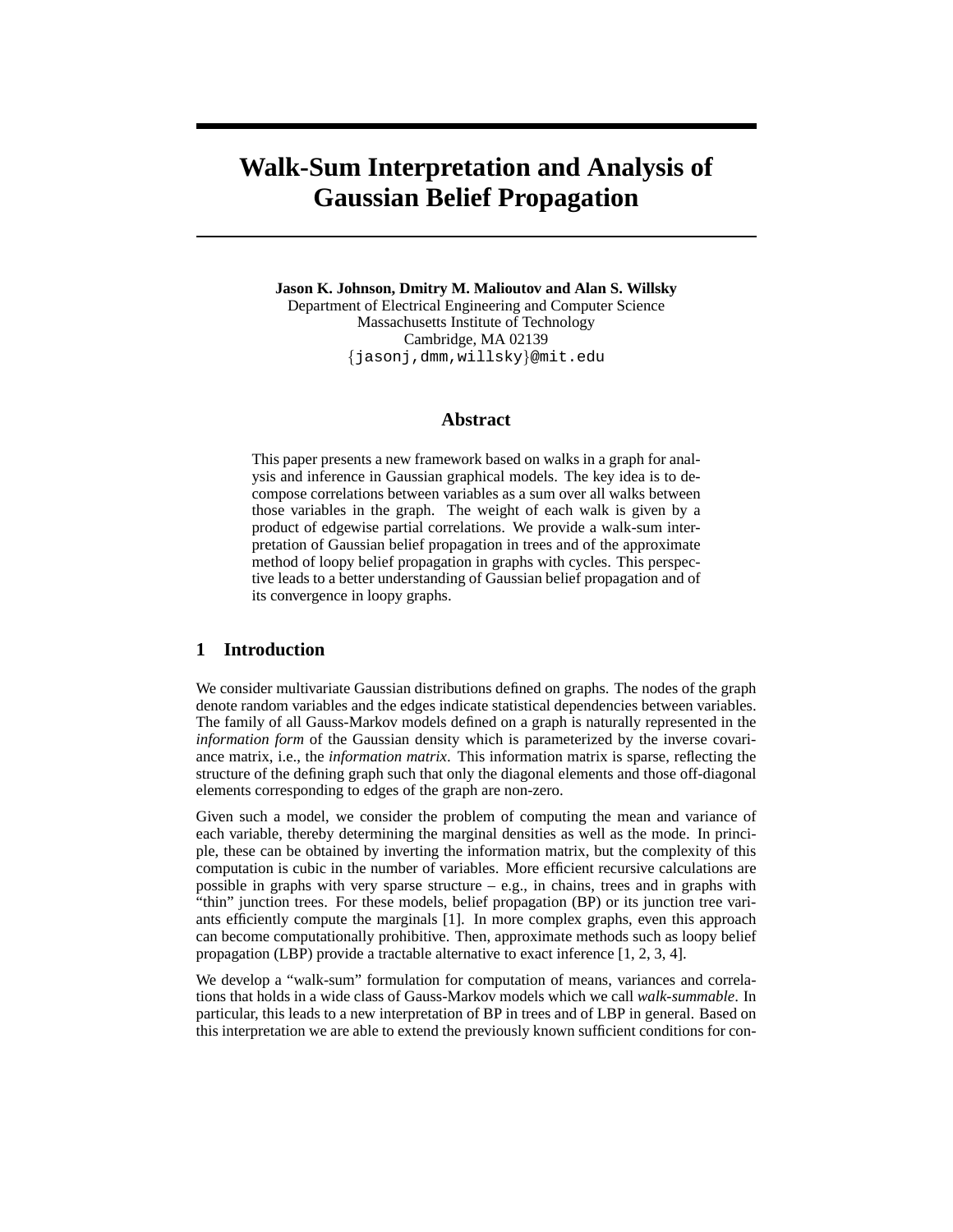vergence of LBP to the class of walk-summable models (which includes all of the following: trees, attractive models, and pairwise-normalizable models). Our sufficient condition is tighter than that given in [3] as the class of diagonally-dominant models is a strict subset of the class of pairwise-normalizable models. Our results also explain why no examples were found in [3] where LBP did not converge. The reason is that they presume a pairwisenormalizable model. We also explain why, in walk-summable models, LBP converges to the correct means but not to the correct variances (proving "walk-sum" analogs of results in [3]). In general, walk-summability is not necessary for LBP convergence. Hence, we also provide a tighter (essentially necessary) condition for convergence of LBP variances based on walk-summability of the LBP computation tree. This provides deeper insight into why LBP can fail to converge – because the LBP computation tree is not always well-posed – which suggests connections to [5]. This paper presents the key ideas and outlines proofs of the main results. A more detailed presentation will appear in a technical report [6].

## **2 Preliminaries**

A Gauss-Markov model (GMM) is defined by a graph  $\mathcal{G} = (V, \mathcal{E})$  with edge set  $\mathcal{E} \subset {V \choose 2}$  $_{2}^{\nu}),$ i.e., some set of two-element subsets of V, and a collection of random variables  $x =$  $(x_i, i \in V)$  with probability density given in *information form*<sup>1</sup>:

$$
p(x) \propto \exp\{-\frac{1}{2}x'Jx + h'x\} \tag{1}
$$

where J is a symmetric positive definite  $(J \succ 0)$  matrix which is sparse so as to respect the graph G: if  $\{i, j\} \notin \mathcal{E}$  then  $J_{i,j} = 0$ . We call J the *information matrix* and h the potential *vector.* Let  $N(i) = \{j | \{i, j\} \in \mathcal{E}\}\$  denote the *neighbors* of i in the graph. The mean  $\mu \equiv \mathbb{E}\{x\}$  and covariance  $P \equiv \mathbb{E}\{(x - \mu)(x - \mu)'\}$  are given by:

$$
\mu = J^{-1}h \quad \text{and} \quad P = J^{-1} \tag{2}
$$

The *partial correlation coefficients* are given by:

$$
\rho_{i,j} \equiv \frac{\text{cov}(x_i; x_j | x_{V \setminus \{i,j\}})}{\sqrt{\text{var}(x_i | x_{V \setminus \{i,j\}}) \text{var}(x_j | x_{V \setminus \{i,j\}})}} = -\frac{J_{i,j}}{\sqrt{J_{i,i} J_{j,j}}}
$$
(3)

Thus,  $J_{ij} = 0$  if and only if  $x_i$  and  $x_j$  are independent given the other variables  $x_{V \setminus \{i,j\}}$ . We say that this model is *attractive* if all partial correlations are non-negative. It is *pairwisenormalizable* if there exists a diagonal matrix  $D \succ 0$  and a collection of non-negative definite matrices  $\{J_e \succeq 0, e \in \mathcal{E}\}$ , where  $(J_e)_{i,j}$  is zero unless  $i, j \in e$ , such that:

$$
J = D + \sum_{e \in \mathcal{E}} J_e \tag{4}
$$

It is *diagonally-dominant* if for all  $i \in V : \sum_{j \neq i} |J_{i,j}| < J_{i,i}$ . The class of diagonallydominant models is a strict subset of the class of pairwise-normalizable models [6].

**Gaussian Elimination and Belief Propagation** Integrating (1) over all possible values of  $x_i$  reduces to *Gaussian elimination* (GE) in the information form (see also [7]), i.e.,

$$
p(x_{\backslash i}) \equiv \int p(x_{\backslash i}, x_i) dx_i \propto \exp\{-\frac{1}{2}x'_{\backslash i}\hat{J}_{\backslash i}x_{\backslash i} + \hat{h}'_{\backslash i}x_{\backslash i}\}\
$$
(5)

where  $\{i \equiv V \setminus \{i\}\}$ , i.e. all variables except i, and

$$
\hat{J}_{\backslash i} = J_{\backslash i, \backslash i} - J_{\backslash i, i} J_{i, i}^{-1} J_{i, \backslash i} \text{ and } \hat{h}_{\backslash i} = h_{\backslash i} - J_{\backslash i, i} J_{i, i}^{-1} h_i
$$
\n(6)

<sup>&</sup>lt;sup>1</sup>The work also applies to  $p(x|y)$ , i.e. where some variables y are observed. However, the observations y are fixed, and we redefine  $p(x) \triangleq p(x|y)$  (conditioning on y is implicit throughout). With local observations  $p(x|y) \propto p(x) \prod_i p(y_i|x_i)$ , conditioning does not change the graph structure.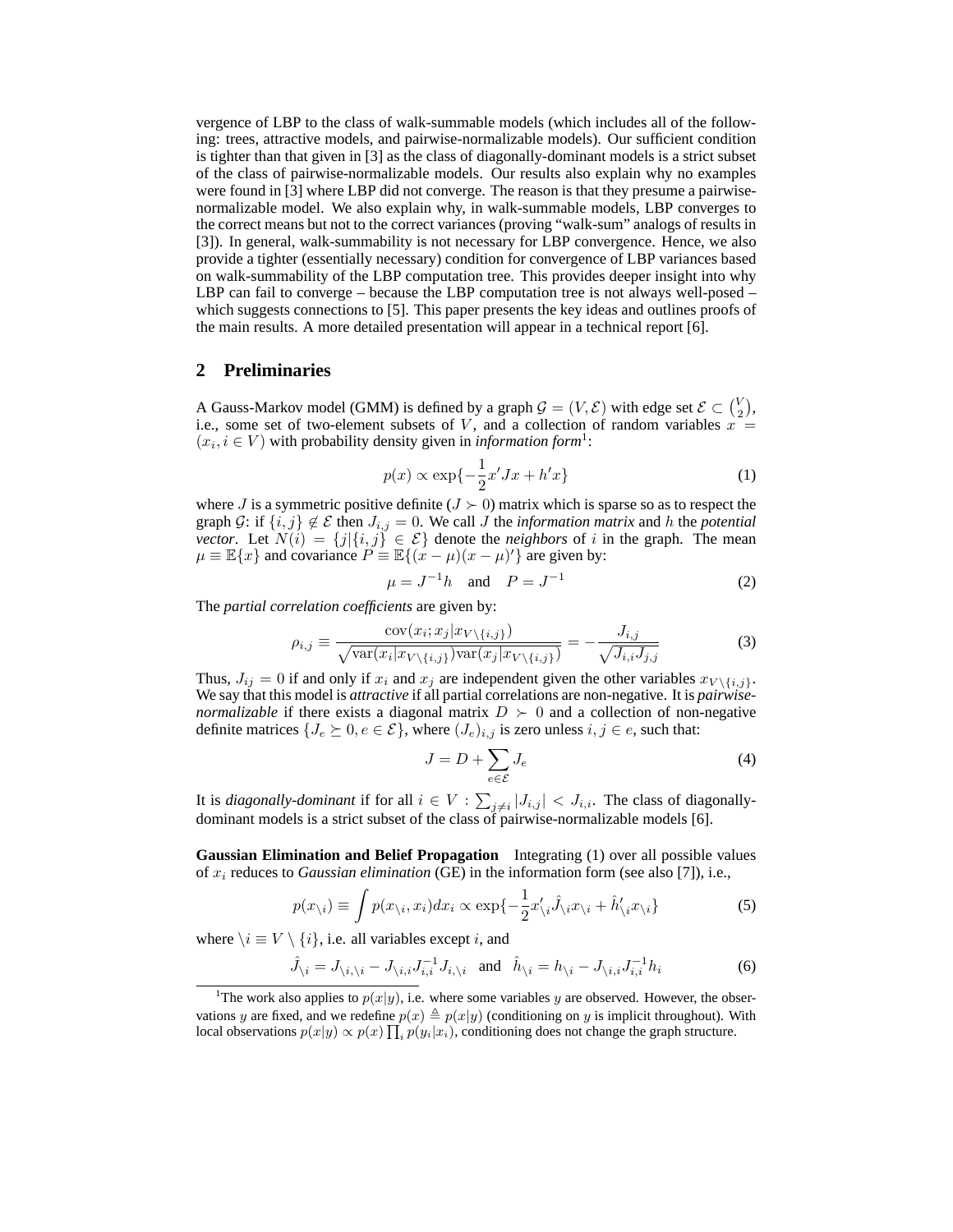

Figure 1: (a) Graph of a GMM with nodes  $\{1, 2, 3, 4\}$  and with edge weights (partial correlations) as shown. In (b) and (c) we illustrate the first three levels of the LBP computation tree rooted at nodes 1 and 2. After 3 iterations of LBP in (a), the marginals at nodes 1 and 2 are identical to the marginals at the root of (b) and (c) respectively.

In trees, the marginal of any given node can be efficiently computed by sequentially eliminating leaves of the tree until just that node remains. BP may be seen as a message-passing form of GE in which a message passed from node i to node  $j \in N(i)$  captures the effect of eliminating the subtree rooted at  $i$ . Thus, by a two-pass procedure, BP efficiently computes the marginals at *all* nodes of the tree. The equations for LBP are identical except that messages are updated iteratively and in parallel. There are two messages per edge, one for each ordered pair  $(i, j) \in \mathcal{E}$ . We specify each message in information form with parameters:  $\Delta h_{i\to j}^{(n)}$ ,  $\Delta J_{i\to j}^{(n)}$  (initialized to zero for  $n = 0$ ). These are iteratively updated as follows. For each  $(i, j) \in \mathcal{E}$ , messages from  $N(i) \setminus j$  are fused at node *i*:

$$
\hat{h}_{i \backslash j}^{(n)} = h_i + \sum_{k \in N(i) \backslash j} \Delta h_{k \to i}^{(n)} \text{ and } \hat{J}_{i \backslash j}^{(n)} = J_{i,i} + \sum_{k \in N(i) \backslash j} \Delta J_{k \to i}^{(n)} \tag{7}
$$

This fused information at node  $i$  is predicted to node  $j$ :

$$
\Delta h_{i \to j}^{(n+1)} = -J_{j,i}(\hat{J}_{i \setminus j}^{(n)})^{-1} \hat{h}_{i \setminus j}^{(n)} \text{ and } \Delta J_{i \to j}^{(n+1)} = -J_{j,i}(\hat{J}_{i \setminus j}^{(n)})^{-1} J_{i,j} \tag{8}
$$

After  $n$  iterations, the marginal of node  $i$  is obtained by fusing all incoming messages:

$$
\hat{h}_i^{(n)} = h_i + \sum_{k \in N(i)} \Delta h_{k \to i}^{(n)} \text{ and } \hat{J}_i^{(n)} = J_{i,i} + \sum_{k \in N(i)} \Delta J_{k \to i}^{(n)} \tag{9}
$$

The mean and variance are given by  $(\hat{J}_i^{(n)})^{-1} \hat{h}_i^{(n)}$  and  $(\hat{J}_i^{(n)})^{-1}$ . In trees, this is the marginal at node i conditioned on zero boundary conditions at nodes  $(n + 1)$  steps away and LBP converges to the correct marginals after a finite number of steps equal to the diameter of the tree. In graphs with cycles, LBP may not converge and only yields approximate marginals when it does. A useful fact about LBP is the following [2, 3, 5]: the marginal computed at node i after n iterations is identical to the marginal at the root of the n-step *computation tree* rooted at node i. This tree is obtained by "unwinding" the loopy graph for *n* steps (see Fig. 1). Note that each node of the graph may be replicated many times in the computation tree. Also, neighbors of a node in the computation tree correspond exactly with neighbors of the associated node in the original graph (except at the last level of the tree where some neighbors are missing). The corresponding  $J$  matrix defined on the computation tree has the same node and edge values as in the original GMM.

### **3 Walk-Summable Gauss-Markov Models**

In this section we present the walk-sum formulation of inference in GMMs. Let  $\rho(A)$ denote the *spectral radius* of a symmetric matrix A, defined to be the maximum of the absolute values of the eigenvalues of A. The geometric series  $(I + A + A^2 + ...)$  converges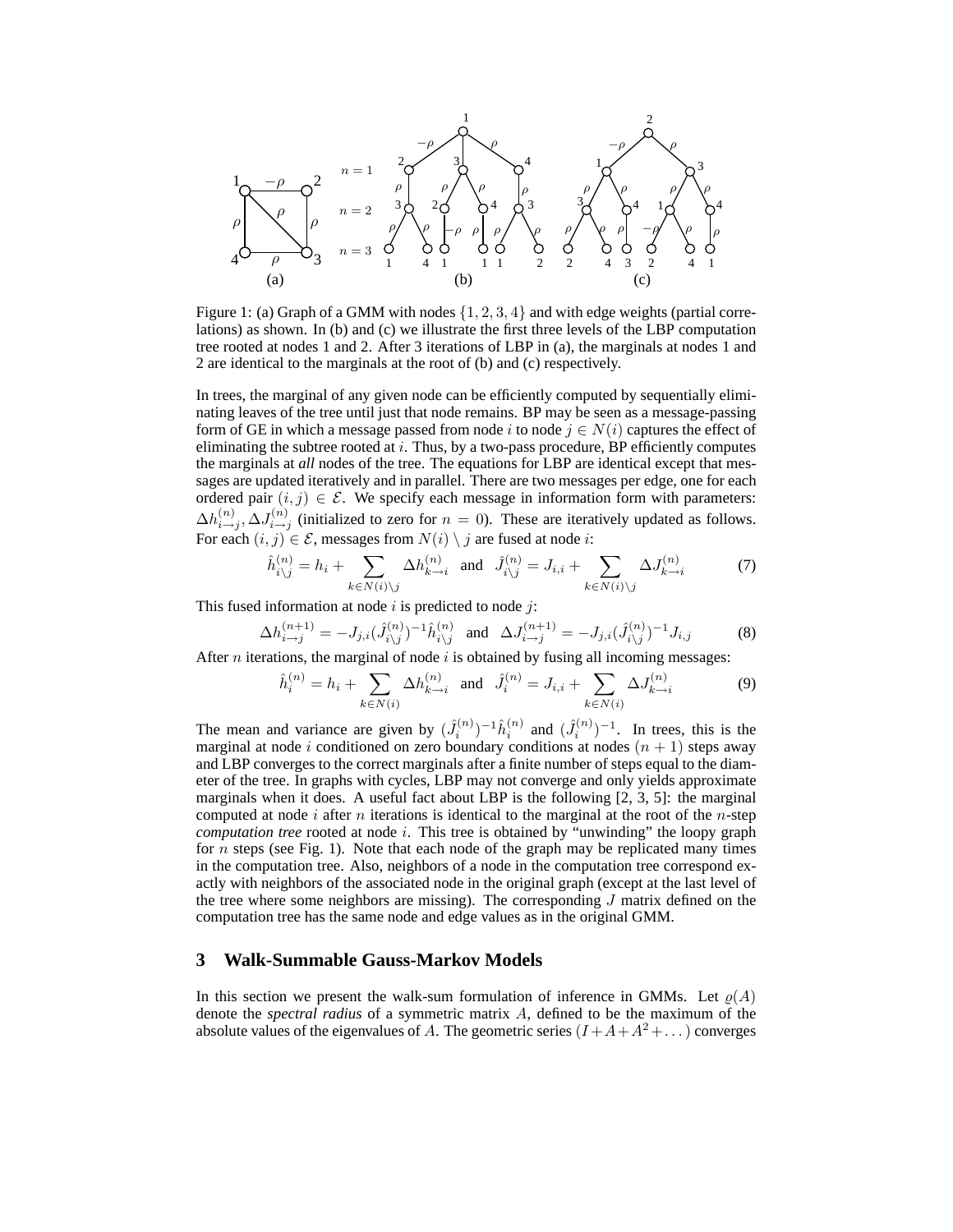if and only if  $\varrho(A) < 1$ . If it converges, it converges to  $(I - A)^{-1}$ . Now, consider a GMM with information matrix  $J$ . Without loss of generality, let  $J$  be normalized (by rescaling variables) to have  $J_{i,i} = 1$  for all i. Then,  $\rho_{i,j} = -J_{i,j}$  and the (zero-diagonal) matrix of partial correlations is given by  $R = I - J$ . If  $\varrho(R) < 1$ , then we have a geometric series for the covariance matrix:

$$
\sum_{l=0}^{\infty} R^l = (I - R)^{-1} = J^{-1} = P \tag{10}
$$

Let  $\bar{R} = (|r_{ij}|)$  denote the matrix of element-wise absolute values. We say that the model is *walk-summable* if  $\rho(\overline{R}) < 1$ . Walk-summability implies  $\rho(R) < 1$  and  $J > 0$ .

*Example 1.* Consider a 5-node cycle with normalized information matrix J, which has all partial correlations on the edges set to  $\rho$ . If  $\rho = -.45$ , then the model is valid (i.e. positive definite) with minimum eigenvalue  $\lambda_{\min}(J) \approx .2719 > 0$ , and walk-summable with  $\rho(R) = .9 < 1$ . However, when  $\rho = -.55$ , then the model is still valid with  $\lambda_{\min}(J) \approx .1101 > 0$ , but no longer walk-summable with  $\rho(R) = 1.1 > 1$ .

Walk-summability allows us to interpret (10) as computing walk-sums in the graph. Recall that the matrix R reflects graph structure:  $\rho_{i,j} = 0$  if  $\{i, j\} \notin \mathcal{E}$ . These act as weights on the edges of the graph. A *walk*  $w = (w_0, w_1, ..., w_l)$  is a sequence of nodes  $w_i \in V$ connected by edges  $\{w_i, w_{i+1}\}\in \mathcal{E}$  where l is the length of the walk. The *weight*  $\rho(w)$  of walk  $w$  is the product of edge weights along the walk:

$$
\rho(w) = \prod_{s=1}^{l} \rho_{w_{s-1}, w_s}
$$
\n(11)

At each node  $i \in V$ , we also define a zero-length walk  $w = (i)$  for which  $\rho(w) = 1$ .

*Walk-Sums.* Given a set of walks W, we define the *walk-sum* over W by

$$
\rho(\mathcal{W}) = \sum_{w \in \mathcal{W}} \rho(w) \tag{12}
$$

which is well-defined (i.e., independent of summation order) because  $\rho(\bar{R}) < 1$  implies absolute convergence. Let  $W_{i \to j}$  denote the set of *l*-length walks from *i* to *j* and let  $W_{i\to j} = \bigcup_{l=0}^{\infty} W_{i\to j}$ . The relation between walks and the geometric series (10) is that the entries of  $R^l$  correspond to walk-sums over *l*-length walks from *i* to *j* in the graph, i.e.,  $(R^{l})_{i,j} = \rho(W_{i \rightarrow j})$ . Hence,

$$
P_{i,j} = \sum_{l=0}^{\infty} (R^l)_{i,j} = \sum_{l} \rho(\mathcal{W}_{i \to j}) = \rho(\cup_l \mathcal{W}_{i \to j}) = \rho(\mathcal{W}_{i \to j})
$$
(13)

In particular, the variance  $\sigma_i^2 \equiv P_{i,i}$  of variable i is the walk-sum taken over the set  $\mathcal{W}_{i\to i}$ of *self-return walks* that begin and end at i (defined so that  $(i) \in W_{i \to i}$ ). The means can be computed as reweighted walk-sums, i.e., where each walk is scaled by the potential at the start of the walk:  $\rho(w; h) = h_{w_0} \rho(w)$ , and  $\rho(W; h) = \sum_{w \in W} \rho(w; h)$ . Then,

$$
\mu_i = \sum_{j \in V} P_{i,j} h_j = \sum_j \rho(\mathcal{W}_{j \to i}) h_j = \rho(\mathcal{W}_{* \to i}; h)
$$
\n(14)

where  $W_{\ast\to i} \equiv \cup_{j\in V} \mathcal{W}_{j\to i}$  is the set of all walks which end at node *i*.

We have found that a wide class of GMMs are walk-summable:

**Proposition 1 (Walk-Summable GMMs)** *All of the following classes of GMMs are walksummable:*<sup>2</sup> *(i) attractive models, (ii) trees and (iii) pairwise-normalizable*<sup>3</sup> *models.*

<sup>&</sup>lt;sup>2</sup>That is if we take a valid model (with  $J \succ 0$ ) in these classes then it automatically has  $\rho(\bar{R}) < 1$ .

 $3$ In [6], we also show that walk-summability is actually equivalent to pairwise-normalizability.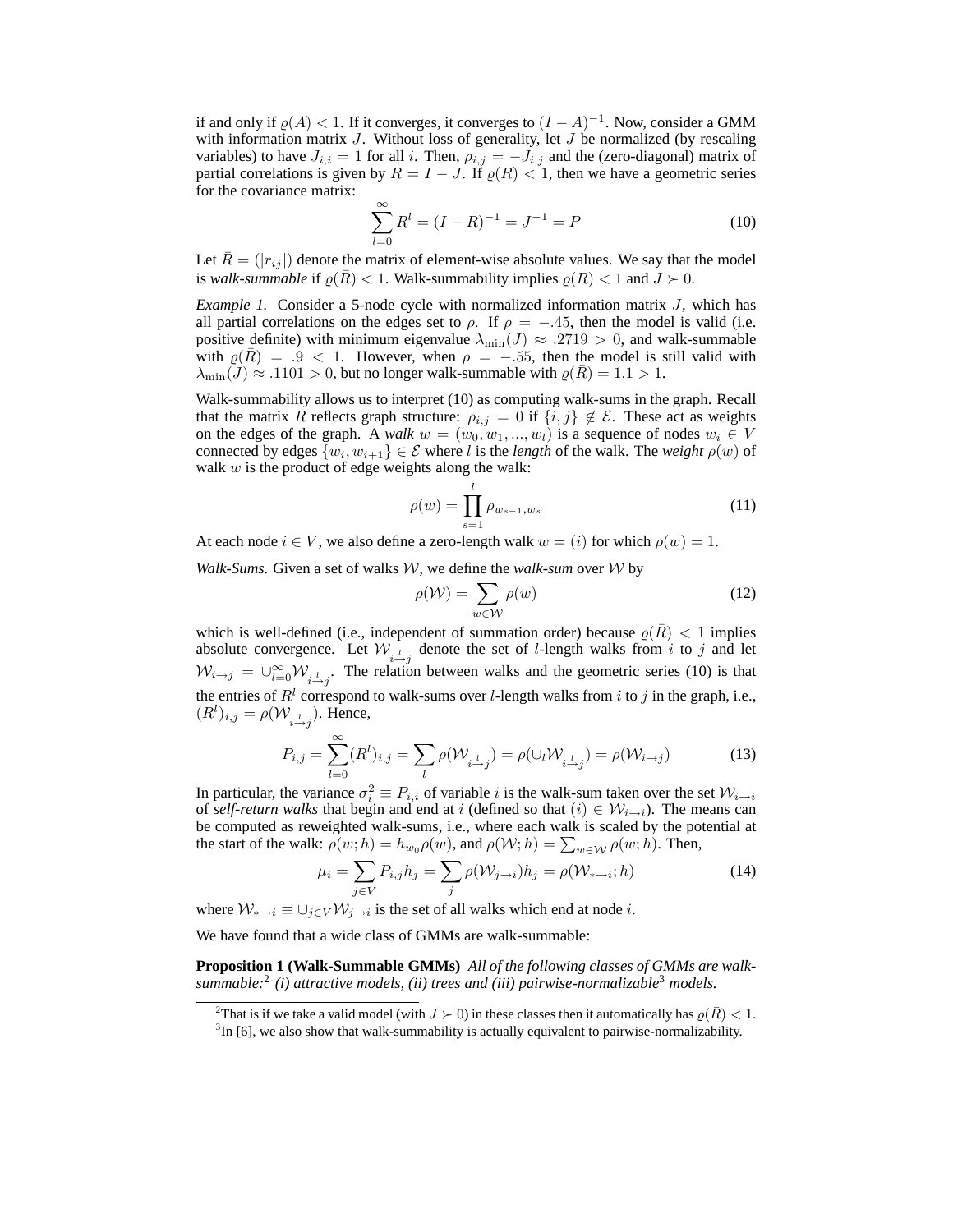*Proof Outline.* (i)  $R = \overline{R}$  and  $J = I - \overline{R} > 0$  implies  $\lambda_{\text{max}}(\overline{R}) < 1$ . Because  $\overline{R}$  has non-negative elements,  $\rho(R) = \lambda_{\text{max}}(R) < 1$ . In (ii) & (iii), negating any  $\rho_{ij}$ , it still holds that  $J = I - R \succ 0$ : (ii) negating  $\rho_{ij}$  doesn't affect the eigenvalues of J (remove edge  $\{i, j\}$  and, in each eigenvector, negate all entries in one subtree); (iii) negating  $\rho_{ij}$ preserves  $J_{\{i,j\}} \succeq 0$  in (4) so  $J \succ 0$ . Thus, making all  $\rho_{ij} > 0$ , we find  $I - \bar{R} \succ 0$  and  $\bar{R} \prec I$ . Similarly, making all  $\rho_{ij} < 0, -\bar{R} \prec I$ . Therefore,  $\varrho(\bar{R}) < 1$ .  $\diamond$ 

## **4 Recursive Walk-Sum Calculations on Trees**

In this section we derive a recursive algorithm which accrues the walk-sums (over infinite sets of walks) necessary for exact inference on trees and relate this to BP. Walk-summability guarantees correctness of this algorithm which reorders walks in a non-trivial way.

We start with a chain of N nodes: its graph G has nodes  $V = \{1, \ldots, N\}$  and edges  $\mathcal{E} = \{e_1, ..., e_{N-1}\}\$  where  $e_i = \{i, i+1\}$ . The variance at node i is  $\sigma_i^2 = \rho(\mathcal{W}_{i \to i})$ . The set  $W_{i\rightarrow i}$  can be partitioned according to the number of times that walks return to node i:  $W_{i\to i} = \bigcup_{r=0}^{\infty} \mathcal{W}_{i\to i}^{(r)}$  where  $\mathcal{W}_{i\to i}^{(r)}$  is the set of all self-return walks which return to i exactly r times. In particular,  $W_{i\to i}^{(0)} = \{(i)\}\$  for which  $\rho(W_{i\to i}^{(0)}) = 1$ . A walk which starts at node i and returns  $r$  times is a concatenation of  $r$  single-revisit self-return walks, so  $\rho(\mathcal{W}_{i\to i}^{(r)}) = \rho(\mathcal{W}_{i\to i}^{(1)})^r$ . This means:

$$
\rho(\mathcal{W}_{i \to i}) = \rho(\cup_{r=0}^{\infty} \mathcal{W}_{i \to i}^{(r)}) = \sum_{r=0}^{\infty} \rho(\mathcal{W}_{i \to i}^{(r)}) = \sum_{r=0}^{\infty} \rho(\mathcal{W}_{i \to i}^{(1)})^r = \frac{1}{1 - \rho(\mathcal{W}_{i \to i}^{(1)})}
$$
(15)

This geometric series converges since the model is walk-summable. Hence, calculating the single-revisit self-return walk-sum  $\rho(W_{i\to i}^{(1)})$  determines the variance  $\sigma_i^2$ . The single-revisit walks at node  $i$  consist of walks in the left subchain, and walks in the right subchain. Let  $W_{i\to i\setminus j}$  be the set of self-return walks of i which never visit j, so e.g. all  $w \in W_{i\to i\setminus i+1}$ are contained in the subgraph  $\{1, \ldots, i\}$ . With this notation:

$$
\rho(\mathcal{W}_{i \to i}^{(1)}) = \rho(\mathcal{W}_{i \to i \setminus i+1}^{(1)}) + \rho(\mathcal{W}_{i \to i \setminus i-1}^{(1)})
$$
\n(16)

The left single-revisit self-return walk-sums  $\rho(W_{i\to i\setminus i+1}^{(1)})$  can be computed recursively starting from node 1. At node 1,  $\rho(\mathcal{W}_{1}^{(1)})$  $\eta_{1\rightarrow1\backslash2}^{(1)}$  = 0 and  $\rho(\mathcal{W}_{1\rightarrow1\backslash2}) = 1$ . A single-revisit self-return walk from node i in the left subchain consists of a step to node  $i - 1$ , then some number of self-return walks in the subgraph  $\{1, \ldots, i-1\}$ , and a step from  $i-1$  back to i:

$$
\rho(\mathcal{W}_{i \to i \setminus i+1}^{(1)}) = \rho_{i,i-1}^2 \rho(\mathcal{W}_{i-1 \to i-1 \setminus i}) = \frac{\rho_{i,i-1}^2}{1 - \rho(\mathcal{W}_{i-1 \to i-1 \setminus i}^{(1)})}
$$
(17)

Thus single-revisit (and multiple revisit) walk-sums in the left subchain of every node  $i$  can be calculated in one forward pass through the chain. The same can be done for the right subchain walk-sums at every node i, by starting at node  $N$ , and going backwards. Using equations (15) and (16) these quantities suffice to calculate the variances at *all* nodes of the chain. A similar forwards-backwards procedure computes the means as reweighted walksums over the left and right single-visit walks for node  $i$ , which start at an arbitrary node (in the left or right subchain) and end at  $i$ , never visiting  $i$  before that [6]. In fact, these recursive walk-sum calculations map exactly to operations in BP – e.g., in a normalized chain  $\Delta J_{i-1\to i} = -\rho(\mathcal{W}_{i\to i\setminus i+1}^{(1)})$  and  $\Delta h_{i-1\to i} = -\rho(\mathcal{W}_{i\to i\setminus i+1}^{(1)}; h)$ . The same strategy applies for trees: both single-revisit and single-visit walks at node  $i$  can be partitioned according to which subtree (rooted at a neighbor  $j \in N(i)$  of i) the walk lives in. This leads to a two-pass walks-sum calculation on trees (from the leaves to the root, and back) to calculate means and variances at all nodes.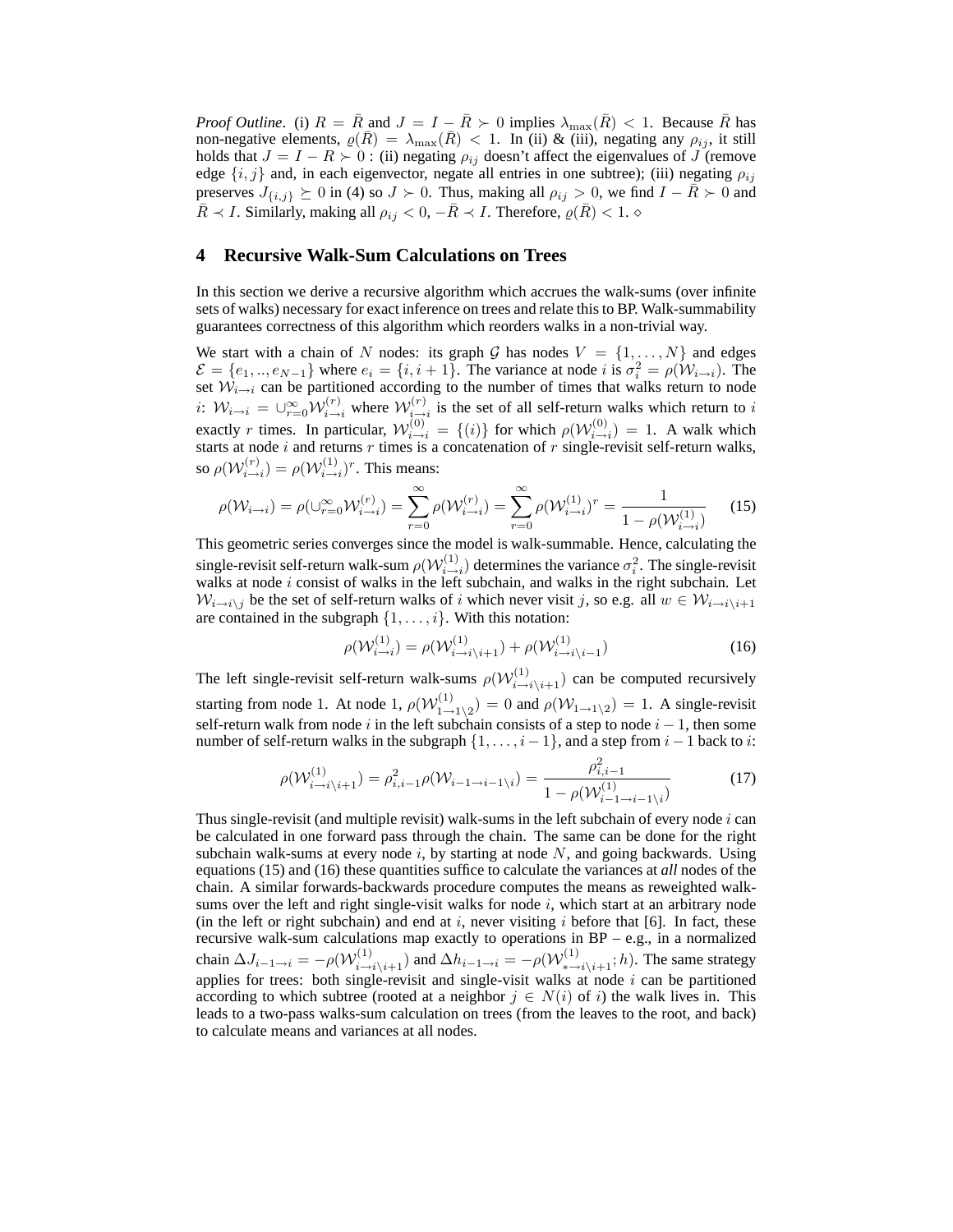## **5 Walk-sum Analysis of Loopy Belief Propagation**

First, we analyze LBP in the case that the model is walk-summable and show that LBP converges and includes all the walks for the means, but only a subset of the walks for the variances. Then, we consider the case of non-walksummable models and relate convergence of the LBP variances to walk-summability of the computation tree.

#### **5.1 LBP in walk-summable models**

To compute means and variances in a walk-summable model, we need to calculate walksums for certain sets of walks in the graph  $G$ . Running LBP in  $G$  is equivalent to exact inference in the computation tree for  $G$ , and hence calculating walk-sums for certain walks in the computation tree. In the computation tree rooted at node  $i$ , walks ending at the root have a one-to-one correspondence with walks ending at node  $i$  in  $\mathcal{G}$ . Hence, LBP captures all of the walks necessary to calculate the means. For variances, the walks captured by LBP have to start and end at the root in the computation tree. However, some of the selfreturn walks in  $G$  translate to walks in the computation tree that end at the root but start at a replica of the root, rather than at the root itself. These walks are not captured by the LBP variances. For example, in Fig. 1(a), the walk  $(1, 2, 3, 1)$  is a self-return walk in the original graph G but is *not* a self-return walk in the computation tree shown in Fig. 1(b). LBP variances capture only those self-return walks of the original graph  $G$  which also are self-return walks in the computation tree – e.g., the walk  $(1, 3, 2, 3, 4, 3, 1)$  is a selfreturn walk in both Figs. 1(a) and (b). We call these *backtracking walks*. These simple observations lead to our main result:

**Proposition 2 (Convergence of LBP for walk-summable GMMs)** *If the model is walksummable, then LBP converges: the means converge to the true means and the LBP variances converge to walk-sums over just the backtracking self-return walks at each node.*

*Proof Outline*. All backtracking walks have positive weights, since each edge is traversed an even number of times. For a walk-summable model, LBP variances are walks-sums over the backtracking walks and are therefore monotonically increasing with the iterations. They also are bounded above by the absolute self-return walk-sums (diagonal elements of  $\sum_{l=0} R^l h$  and hence converge. For the means: the series  $\sum_{l=0}^{\infty} R^l h$  converges absolutely since  $|R^l h| \leq \bar{R}^l |h|$ , and the series  $\sum_l \bar{R}^l |h|$  is a linear combination of terms of the absolutely convergent series  $\sum_l \bar{R}^l$ . The LBP means are a rearrangement of the absolutely convergent series  $\sum_{l=0}^{\infty} R^l \overline{h}$ , so they converge to the same values.  $\diamond$ 

As a corollary, LBP converges for all of the model classes listed in Proposition 1. Also, in attractive models, the LBP variances are less than or equal to the true variances. Correctness of the means was also shown in [3] for pairwise-normalizable models.<sup>4</sup> They also show that LBP variances omit some terms needed for the correct variances. These terms correspond to correlations between the root and its replicas in the computation tree. In our framework, each such correlation is a walk-sum over the subset of non-backtracking self-return walks in  $G$  which, in the computation tree, begin at a particular replica of the root.

*Example 2*. Consider the graph in Fig. 1(a). For  $\rho = .39$ , the model is walk-summable with  $\rho(R) \approx .9990$ . For  $\rho = .395$  and  $\rho = .4$ , the model is still valid but is not walk-summable, with  $\rho(\bar{R}) \approx 1.0118$  and 1.0246 respectively. In Fig. 2(a) we show LBP variances for node 1 (the other nodes are similar) vs. the iteration number. As  $\rho$  increases, first the model is walk-summable and LBP converges, then for a small interval the model is not walk-summable but LBP still converges,<sup>5</sup> and for larger  $\rho$  LBP does not converge. Also,

<sup>&</sup>lt;sup>4</sup>However, they only prove convergence for the subset of diagonally dominant models.

<sup>&</sup>lt;sup>5</sup>Hence, walk-summability is sufficient but not necessary for convergence of LBP.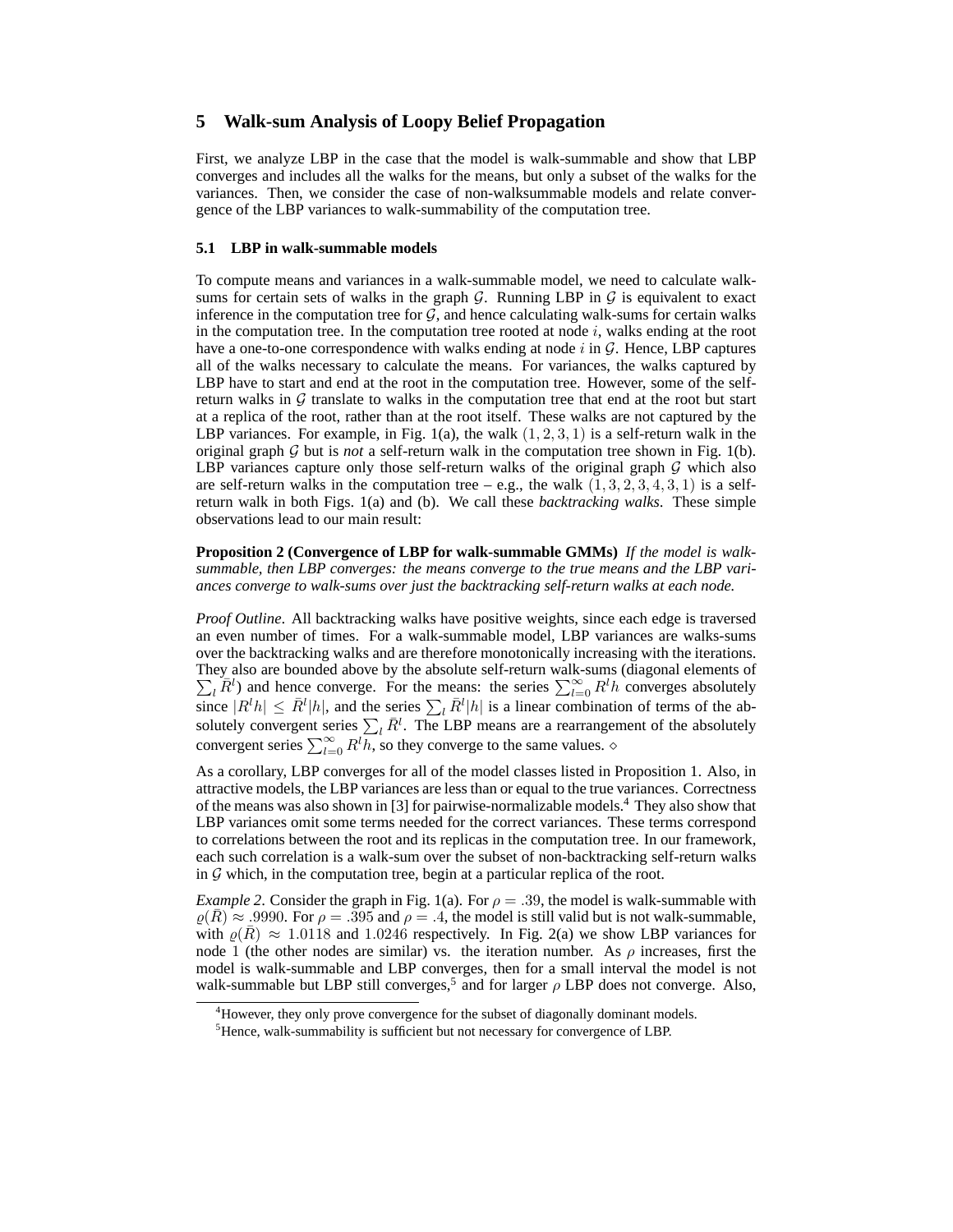

Figure 2: (a) LBP variances vs. iteration. (b)  $\rho(R_n)$  vs. iteration.

for  $\rho = .4$ , we note that  $\rho(R) = .8 < 1$  and the series  $\sum_l R^l$  converges (but  $\sum_l \bar{R}^l$  does not) and LBP does not converge. Hence,  $\rho(R) < 1$  is *not* sufficient for LBP convergence showing the importance of the stricter walk-summability condition  $\rho(\bar{R}) < 1$ .

#### **5.2 LBP in non-walksummable models**

We extend our analysis to develop a tighter condition for convergence of LBP variances based on walk-summability of the computation tree (rather than walk-summability on  $\mathcal{G}$ ).<sup>6</sup> For trees, walk-summability and validity are equivalent, i.e.  $J \succ 0 \Leftrightarrow \rho(\bar{R}) < 1$ , hence our condition is equivalent to validity of the computation tree.

First, we note that when a model on G is valid (J is positive-definite) but not walksummable, then some finite computation trees may be invalid (indefinite). This turns out to be the reason why LBP variances can fail to converge. Walk-summability of the original GMM implies walk-summability (and hence validity) of all of its computation trees. But if the GMM is not walk-summable, then its computation tree may or may not be walksummable. In Example 2, for  $\rho = .395$  the computation tree is still walk-summable (even though the model on G is not) and LBP converges. For  $\rho = .4$ , the computation tree is not walk-summable and LBP does not converge. Indeed, LBP is not even well-posed in this case (because the computation tree is indefinite) which explains its strange behavior seen in the bottom plot of Fig. 2(a) (e.g., non-monotonicity and negative variances).

We characterize walk-summability of the computation tree as follows. Let  $T_n$  be the nstep computation tree rooted at some node i and define  $R_n \triangleq I_n - J_n$  where  $J_n$  is the normalized information matrix on  $T_n$  and  $I_n$  is the  $n \times n$  identity matrix. The *n*-step computation tree  $T_n$  is walk-summable (valid) if and only if  $\rho(R_n) < 1$  (in trees,  $\rho(\bar{R}_n) =$  $\varrho(R_n)$ ). The sequence  $\{\varrho(R_n)\}\$ is monotonically increasing and bounded above by  $\varrho(\overline{R})$ (see [6]) and hence converges. We are interested in the quantity  $\varrho_{\infty} \equiv \lim_{n \to \infty} \varrho(R_n)$ .

**Proposition 3 (LBP validity/variance convergence)** *(i)* If  $\varrho_{\infty} < 1$ , then all finite compu*tation trees are valid and the LBP variances converge. (ii) If*  $\varrho_{\infty} > 1$ *, then the computation tree eventually becomes invalid and LBP is ill-posed.*

*Proof Outline*. (i) For some  $\delta > 0$ ,  $\varrho(R_n) \leq 1 - \delta$  for all n which implies: all computation trees are walk-summable and variances monotonically increase;  $\lambda_{\max}(R_n) \leq 1 - \delta$ ,  $\lambda_{\min}(J_n) \ge \delta$ , and  $(P_n)_{i,i} \le \lambda_{\max}(P_n) \le \frac{1}{\delta}$ . The variances are monotonically increasing

<sup>&</sup>lt;sup>6</sup>We can focus on one tree: if the computation tree rooted at node  $i$  is walk-summable, then so is the computation tree rooted at any node  $\overline{j}$ . Also, if a finite computation tree rooted at node i is not walk-summable, then some finite tree at node  $j$  also becomes non-walksummable for  $n$  large enough.